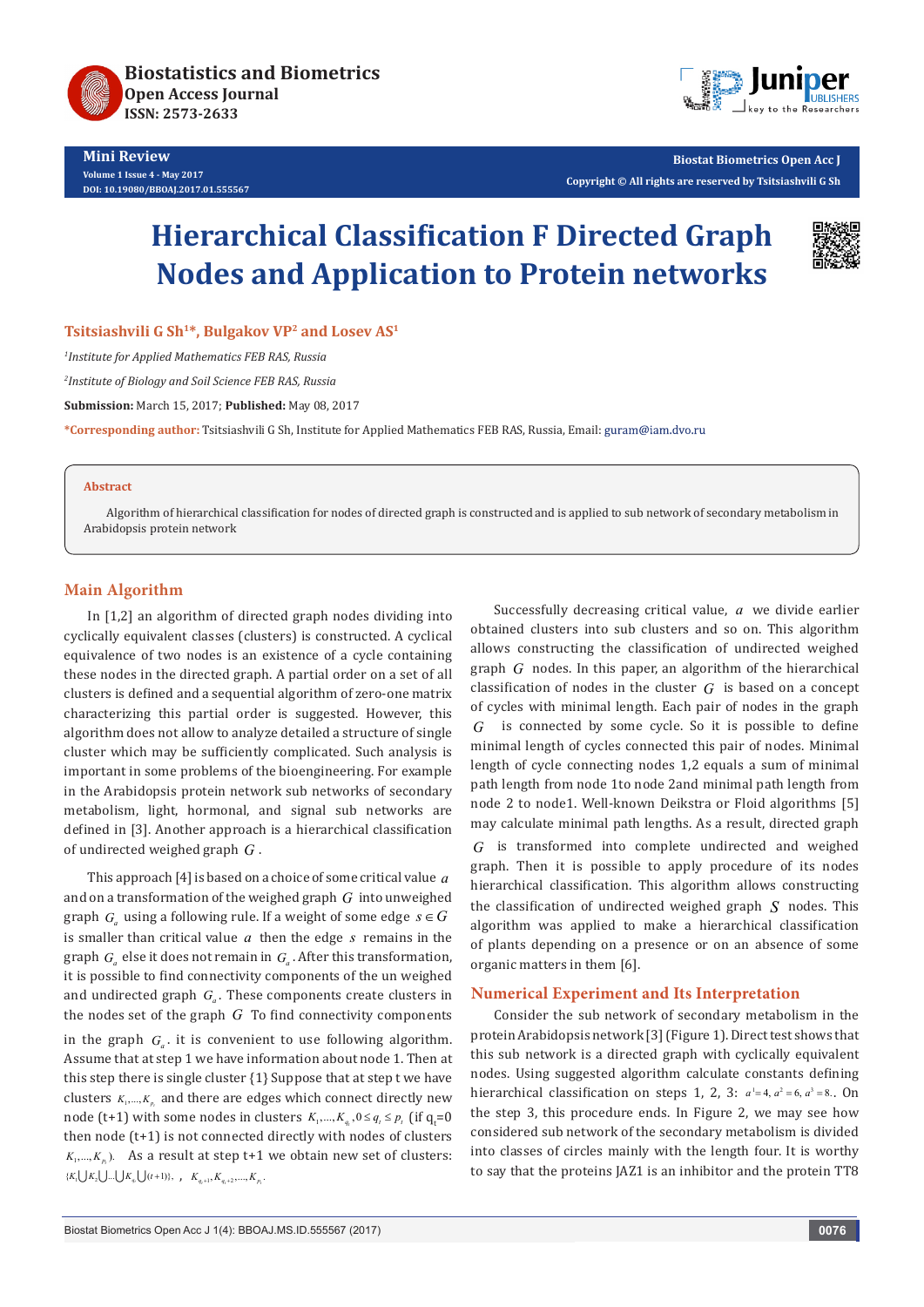is an activator, which effects on the proteins MYB113, MYB114 that make the secondary metabolism products. Therefore, the inhibitor JAZ1 decelerates a work of the activator TT8 and

consequently decreases an amount of the secondary metabolism products.





#### **References**

- 1. Tsitsiashvili G Sh (2013) Sequential algorithms of graph nodes factorization. Reliability: Theory & Applications 8(4): 30-33.
- 2. Tsitsiashvili G Sh, Osipova MA, Losev AS (2016) Graphs clusterization algorithms. Vestnik of Voronej state university, pp. 145-149.
- 3. [Bulgakov VP, Avramenko TV, Tsitsiashvili G Sh \(2016\) Critical analysis](https://www.ncbi.nlm.nih.gov/pubmed/26912350)  [of protein signalling networks involved in the regulation of plant](https://www.ncbi.nlm.nih.gov/pubmed/26912350)  [secondary metabolism: focus on anthocyanins. Crit Rev Biotechnol 24:](https://www.ncbi.nlm.nih.gov/pubmed/26912350)  [1-6.](https://www.ncbi.nlm.nih.gov/pubmed/26912350)
- 4. Tsitsiashvili G Sh, Osipova MA (2015) Construction of hierarchical classification by similarity matrix. Reliability: Theory and Applications 10(3): 16-19.
- 5. Cormen TH, Leiserson CE, Rivest RL (1990) Introduction to Algorithms (1st edn.). MIT Press and McGraw-Hill.
- 6. Tarbeeva DV, Fedoreyev SA, Mironova LN, Tsitsiashvili G Sh (2015) A comparative study on polyphenolic compounds composition of i. pseusa-corus and its cell culture. Korea-Russia Seminar on Science and Technology, Khabarovsk, Russia, pp. 19-20.